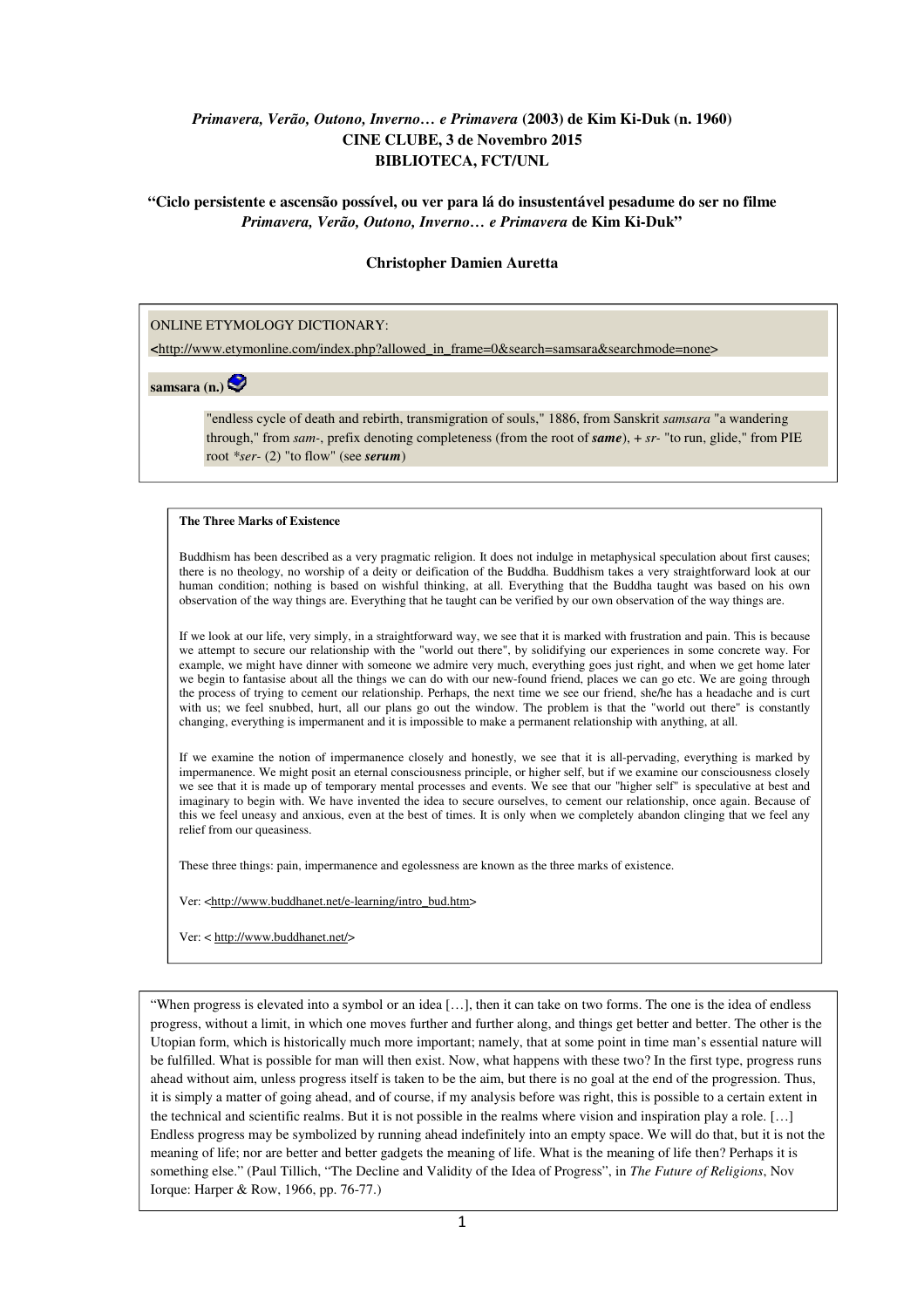"Olá, guardador de rebanhos, Aí à beira da estrada, Que te diz o vento que passa?"

"Que é vento, e que passa, E que já passou antes, E que passará depois. E a ti o que te diz?"

"Muita cousa mais do que isso. Fala-me de muitas outras cousas. De memórias e de saudades E de cousas que nunca foram."

"Nunca ouviste passar o vento. O vento só fala do vento. O que lhe ouviste foi mentira, E a mentira está em ti."

*Alberto Caeiro, in "O Guardador de Rebanhos - Poema X"* 

Ver: <http://www.citador.pt/poemas/a-mentira-esta-em-tialberto-caeirobrheteronimo-de-fernando-pessoa>

"This is the noble truth of the way that leads to the cessation of pain; it is the Noble Eightfold Path, namely; Right views, Right intention, Right speech, Right action, Right livelihood, Right effort, Right mindfulness, Right concentration.

This Noble Eightfold Path is to be practised.

(Samyutti 5,420)

(*The Sayings of the Buddha*, ed. Geoffrey Parrinder, Londres. Duckworth, 1991, p. 19.)

Eis um filme que nos transmite imagens do *insustentável pesadume do ser*, a força gravítica de um coração intranquilo e inconstante num universo placidamente eterno e inexoravelmente leve. Um ser, ou melhor, uma criatura incarnada, cujo peso, materialmente entendido, é essa mesma materialidade que tanto amarra como se deixa amarrar por cordas, ora visíveis, ora invisíveis, e cujo peso imaterial se traduz ao longo do filme na consciência desassossegada do jovem protagonista, uma consciência que transforma a quiescência eterna em múltiplos instantes de conflitualidade interna (que se exterioriza em actos de violência) e de sobressalto passional. Veja-se, por exemplo, a cena quase inicial do filme, ainda na primeira Primavera relatada pelo realizador/escritor Kim Ki-Duk, em que a criança, por sinal sadicamente ridente, tortura vários animais, amarrando-os com pedra e corda para a seguir os atirar a um destino dolorosamente abreviado, uma dor que o espectador identifica e entende, se bem que localizada na relativa inconsciência de uma animalidade sem palavra. São animais sujeitados a um momento de deleite infantil (reflexo de um estado de inocência por sua vez inexoravelmente condicionada), uma cena que exemplifica aspectos da animalidade (humana) que, ao que parece, conhece o mundo através do sofrimento que nele provoca. (Mas, significativamente, não só.)

Mais tarde, essa pedra, anteriormente atada ao corpo do peixe, da rã e da serpente, tornar-se-á o peso pétreo do próprio corpo da criança agora adulto assassino (tendo morto a mulher num acesso de ciúmes após dez anos de vida conjugal.) Perante o suicídio ensaiado, testemunhado pelo velho "santo" do mosteiro do lago, este amarra o jovem atormentado, pendurando-o do tecto interior da modesta habitação onde ambos vivem. Vê-se nesta imagem deslumbrante como o antigo discípulo se transformou em prisioneiro da raiva, da desilusão e da violência e cujas grades se chamam ego. A antiga criança torcionária de animais pertence doravante à roda cósmica de dor que une toda a criatura viva. Será um caso de retribuição ou castigo divino? Talvez, sim; talvez, não. Talvez seja, acima de tudo, uma reminiscência (dolorosa) do ciclo que nos prende a todos, i.e., a rede invisível cujas cordas igualmente invisíveis nos amarram a um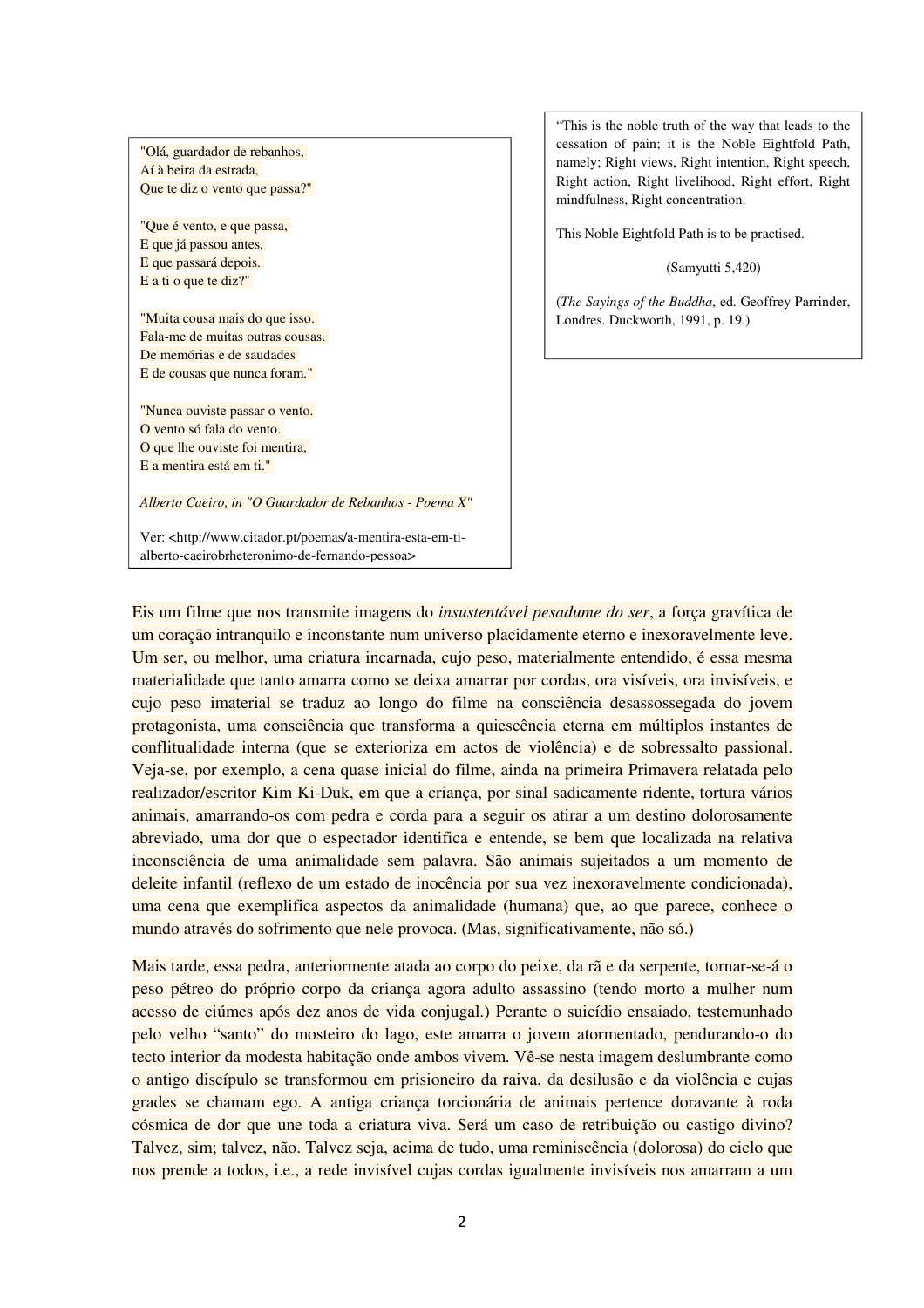destino feito de consciência e inconsciência, factos e ilusões, pedras e perdas. Como transformar, então, a dor em libertação?

Portanto, a crueldade infligida anteriormente aos animais vitimizados pelo sadismo inconsciente da criança *regressa*: será doravante o peso real de um corpo e a metafórica dor empedernida de um ser feito prisioneiro das suas ilusões, dos seus desejos e das suas obsessões. (Haverá quem lhe tenha amarrado uma pedra invisível ao corpo e lhe tenha condenado a uma vida amargurada até à morte ou ao suicídio?) Ou tratar-se-á, antes, do *pathos* central do filme, i.e., da condição humana de que o filme narra discretamente a tonalidade, o registo exacto do sofrimento passado pelo crivo dos instantes e das estações, dos corpos e dos próprios impulsos que fazem do corpo a nossa casa e, em simultâneo, o lugar do nosso exílio?

Contudo, se o corpo representa a nossa prisão, é outrossim a nossa escola, aqui e agora, i.e., em cada instante experimentado na travessia das estações. Como assim?

De acordo com o universo narrativo e visual do filme, *navegamos* por cima de lagos quase plácidos que, contudo, matam (veja-se a mãe de cabeça encoberta que, desolada, abandona o seu bebé – futuro discípulo do novo mestre que ocupa agora o lugar deixado pelo velho "santo" que protagonizara as estações Primavera, Verão e Outono do filme), uma mãe que cairá sozinha dentro da água gélida que logo se torna o seu túmulo silencioso). *Observamos* as estações na sua metamorfose ritmada que, placidamente, testemunham sem olhos o drama humano que se desenrola diante delas e do espectador e comunicam-nos sem boca o que é ser um ser humano, i.e., uma criatura que deve habitar o tempo sem (quase) nunca o poder dominar ou transcender. *Atravessamos* o limiar das portas para logo nos defrontarmos com uma realidade que desejamos conhecer e habitar sem nunca, porém, nos libertarmos do desejo que nos fustiga e dilacera, fazendo do mundo por nós habitado uma aventura e um abismo. Eis o drama de s*amsara*, segundo a doutrina budista: o ciclo de nascimento, morte e renascimento que constitui a roda cósmica de dor a caracterizar toda a vida. Segundo o budismo, quem não pratica o caminho interior necessário, não atingirá nunca o estado de iluminação, Nirvana, libertação. Segundo Fernando Pessoa, eis o drama da doença do pensar – que caracteriza toda a criatura de natureza fundamentalmente contingente – e que faz de nós (na melhor das hipóteses) *habitantes da periferia apenas do absoluto, do real, da verdade* (i.e., criaturas presas na malha da Ilusão (*mara*, segundo o budismo) onde a consciência humana se perde na magnitude ignota do universo). Recorde-se que, no universo heteronímico do poeta português, especificamente, no *hospital do ser* que os heterónimos conjuntamente reflectem, articulam e refutam, Alberto Caeiro era considerado o "mestre" e o "libertador".)

Eis, nos instantes quase derradeiros do filme, a ascensão do antigo discípulo do velho "santo", monte acima, a carregar às costas uma estátua de Buda, arrastando atrás dele a base em pedra em cima da qual pretende colocar o "Iluminado". Quantas subidas e descidas efectuadas pelo antigo discípulo não estarão arquivadas nessa ascensão árdua? Quantas lições não foram por ele, ora desprezadas e esquecidas, ora interiorizadas e incarnadas? *Será um exemplo de samsara reconhecido e superado*? Sim: vislumbra-se nesta cena a dissolução do ciclo eterno do desejo da posse e do subsequente sofrimento que tal desejo de posse provoca. Há igualmente a serenidade que dessa superação se deriva. Com efeito, o ser possui também várias estações: nasce, cresce, envelhece e morre, torna-se cinza, faz da metamorfose ritmada das estações *a cronologia oculta do seu ser liberto, o tempo sem ponteiros de um olhar por fim desanuviado, o calendário raro de uma mente afinada e um corpo apaziguado.*